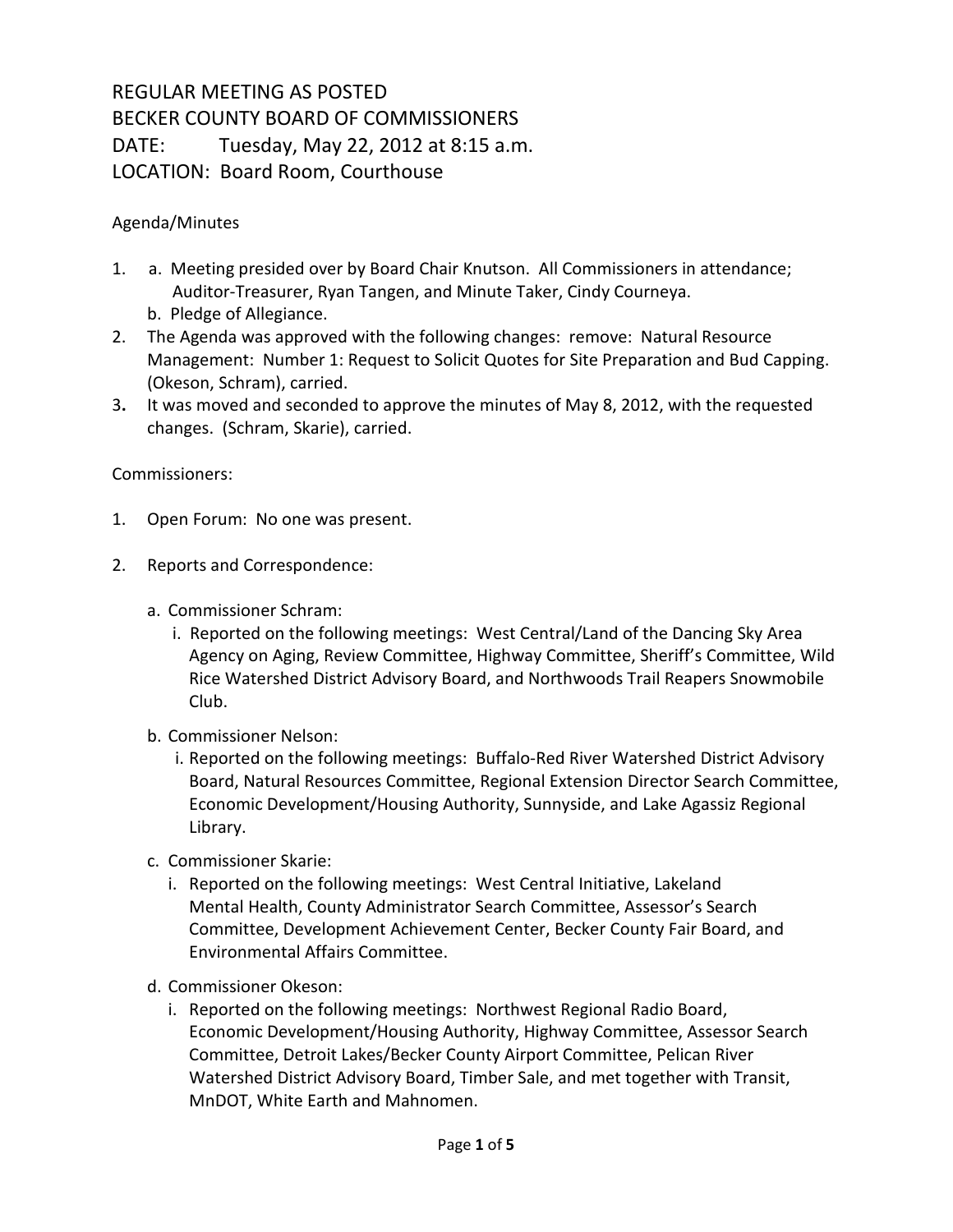- e. Commissioner Knutson:
	- i. Reported on the following meetings: Environmental Affairs Committee, Natural Resources Committee, Sheriff's Committee, and County Administrator Search Committee.
- 3. Appointments:
	- a. Mr. Tangen reported that an appointment to the Buffalo-Red River Watershed District will need to be done at the Board meeting on July 24, 2012, with the position advertised July 8, 2012.
	- b. Commissioner Nelson noted that an appointment is needed for the Sunnyside Board at large position. Board consensus was to advertise the position through the Sunnyside Board.
	- c. It was moved and seconded to appoint Steven Carlson as the County Assessor, contingent upon the approval from the Department of Revenue, with a potential start date of mid-June. (Skarie, Schram), carried.
- 4. It was moved and seconded to approve the commissioners' attendance at the Association of Minnesota Counties (AMC) District IV meeting on Friday, June 8, 2012, at the Courtyard by Mariott, Moorhead, Minnesota, and with a per diem and mileage, as approved. (Nelson, Schram), carried.

Auditor-Treasurer: Ryan Tangen presented:

- 1. Licenses and Permits:
	- a. It was moved and seconded to approve the New On-Sale Liquor License for:
		- i. Brent R. Blake, J & B BBQ, LLC Dickey's Barbecue Pit Detroit Township. (Okeson, Schram), carried.

Finance Committee Minutes:

- 1. It was moved and seconded to approve the Regular Claims, Over-90 Day Claims, and Auditor's Warrants (Tuesday Bills):
	- a. Over 90-Day Claims:
		- i. Donald Ackerman in the amount of \$175.00 due to missing address.
		- ii. Business Essentials in the amount of \$2.46 due to missing invoice.
		- iii. DL Ford Chrysler in the amount of \$96.52 (two invoices) due to waiting for credit.
		- iv. Les Electric in the amount of \$3,450.00 due to working out discrepancy.
		- v. MN Department of Public Safety in the amount of \$25.00 due to missing invoice.
		- vi. Telvent Dtn, Inc. in the amount of \$509.24 due to invoice sent to wrong address.
	- vii. Titan Machinery in the amount of \$46,770.00 due to equipment verification.

b. Auditor's Warrants: (Tuesday Bills):

- i. 05/09/12 in the amount of \$40,024.70
- ii. 05/16/12 in the amount of \$33,648.86

(Skarie, Okeson), carried.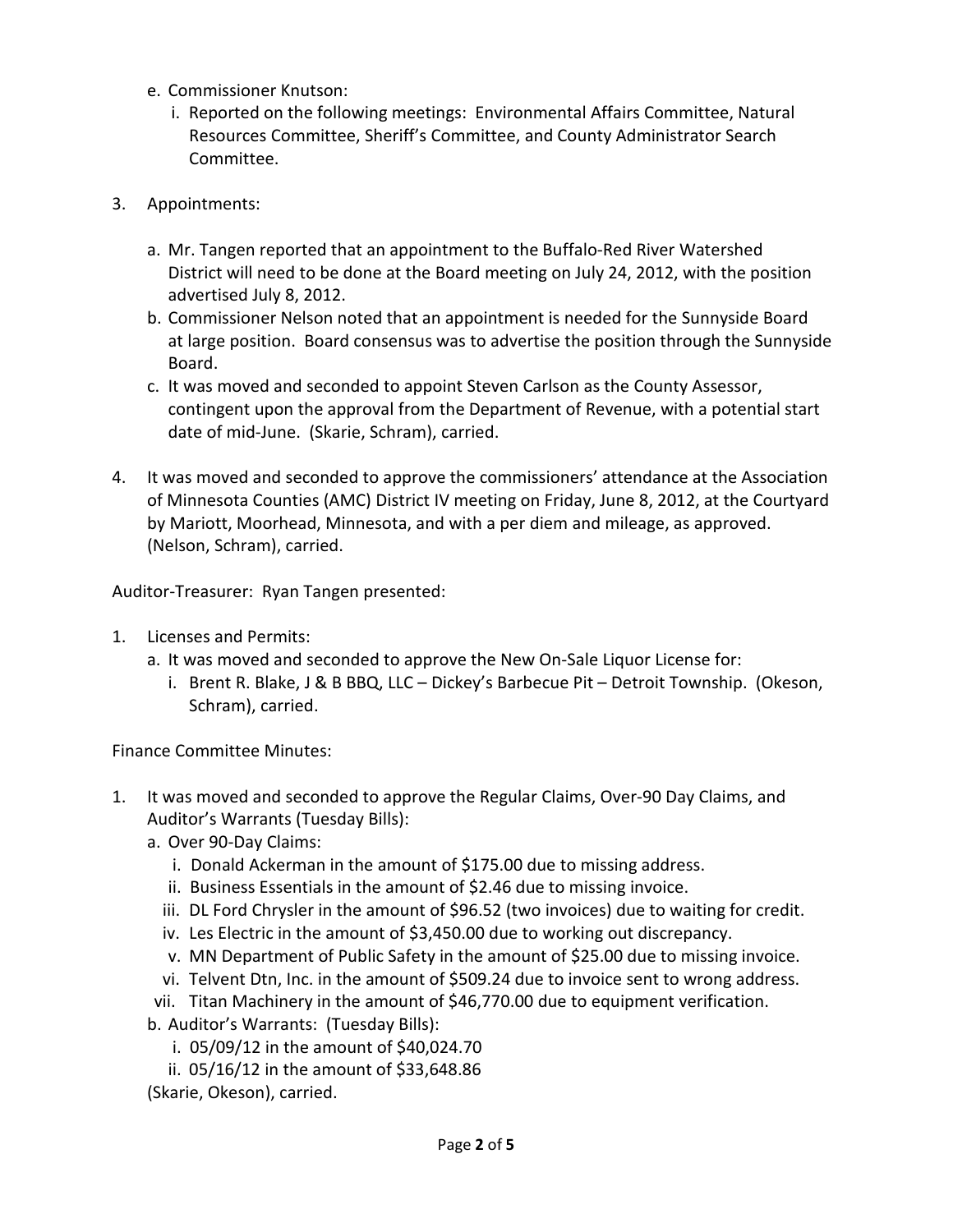- 2. It was recommended to approve when presented the Human Services Claims.
- 3. It was recommended to approve when presented, Resolution 05-12-2A, to accept the low bid of \$829,669.39 from Rierson Construction, for Highway Project S.A.P. 003-749-001.
- 4. It was recommended to approve when presented, Resolution 05-12-2B, to authorize the purchase of Mototrbo radios for the highway equipment, at an estimated cost of \$56,985. The actual cost will be \$22,000 after the sale of the existing radios for approximately \$35,000.
- 5. It was recommended to approve when presented, the renewal of an agreement with Detroit Lakes Public School District #22, for use of the school facilities and equipment, by Community Health, in an emergency situation, and at no cost.
- 6. It was moved and seconded to approve the request to solicit quotes for site preparation of approximately 130 acres this summer, for tree planting in the spring of 2013. (Nelson, Skarie), carried.
- 7. It was moved and seconded to approve the request to solicit quotes for bud capping. (Schram, Nelson), carried.
- 8. It was moved and seconded to purchase three (3) Mototrbo radios for the Natural Resource Management (NRM) Department, in conjunction with the Highway order, at an estimated cost of just over \$3,000 and with funding through NRM. (Okeson, Schram), carried.
- 9. It was moved and seconded to approve the request to apply for a Farmer's Market Grant to provide \$12,500 for the development and advertisement of farmer's markets countywide, and to authorize Guy Fischer to sign the grant application. (Skarie, Okeson), carried.
- 10. A preliminary discussion on the 2013 budget was held, with a request to the Commissioners for guidance on identifying a target levy. Commissioner Nelson noted the goal would be to keep it as low as possible and would be dependent on what the needs are.
- 11. It was moved and seconded to authorize Ryan Tangen to research options for arbitrage monitoring services, to expend up to \$7,000 for the service, and to sign the agreement. (Nelson, Skarie), carried.

Assessor: Ryan Tangen presented:

- 1. It was moved and seconded to approve the abatements for:
	- a. PIN #07.0164.000 in Cuba Township for the amount of \$176.00 due to an assessment error.
	- b. PIN #07.0164.000 in Cuba Township for the amount of \$214.00 due to an assessment error.
	- c. PIN #07.0164.000 in Cuba Township for the amount of \$220.00 due to an assessment error.
	- d. PIN #12.0188.000 in Forest Township for the amount of \$558.00 due to a homestead correction.

(Schram, Skarie), carried.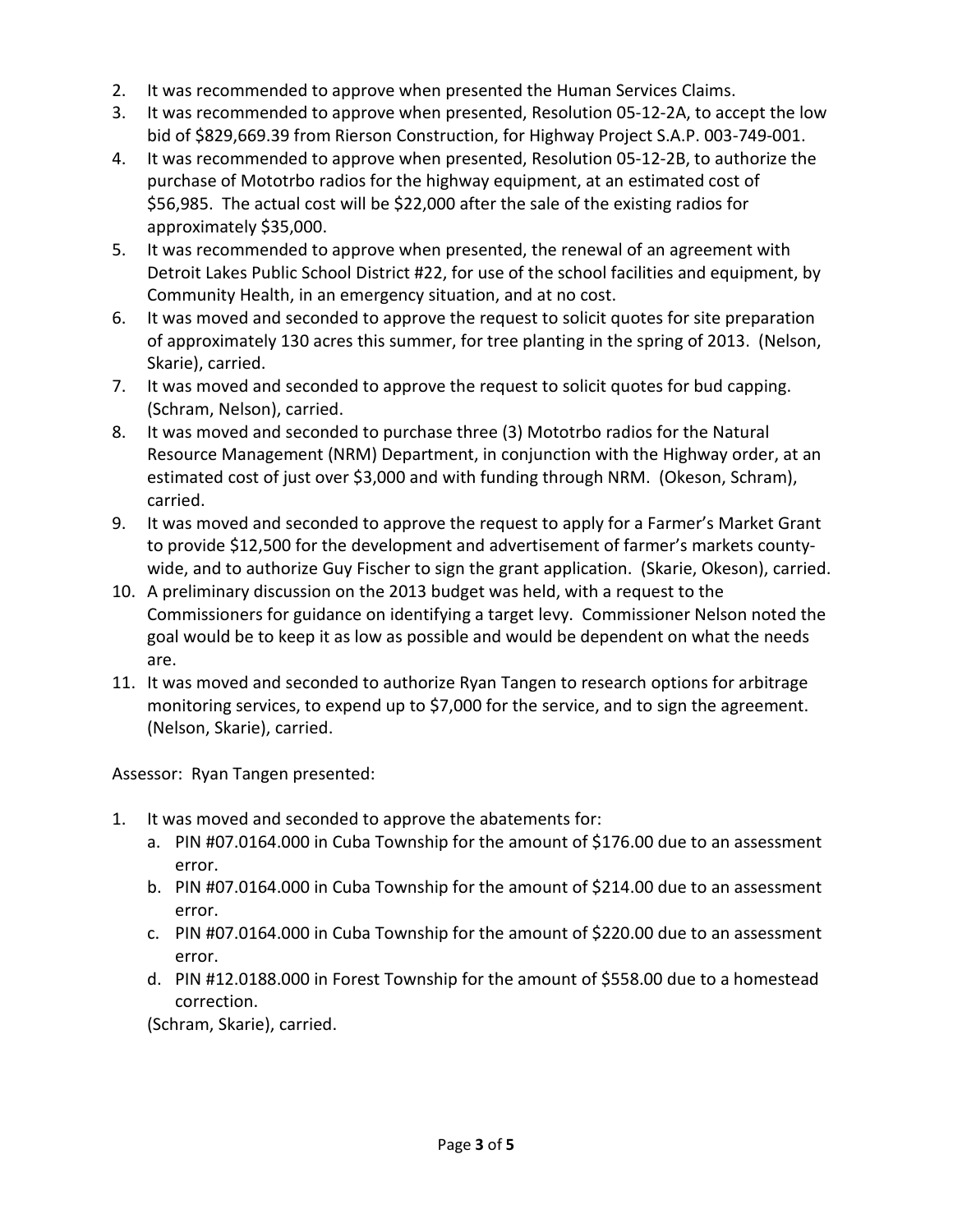Sheriff: Sheriff Tim Gordon and Jail Administrator, Randy Hodgson presented:

1. Sheriff Tim Gordon and Jail Administrator, Randy Hodgson, presented a review of the Jail Inspection conducted on March 30, 2012 by the Minnesota Department of Corrections. Becker County Jail received the highest rating possible and will continue to be at a twoyear-interval for inspections due to receiving this rating.

Highway: Brad Wentz presented:

- 1. It was moved and seconded to approve Resolution 05-12-2A, to accept the low bid from Rierson Construction, Inc. of Bemidji, Minnesota for Project SAP 003-749-001 in the amount of \$829,669.39. (Okeson, Schram), carried. It was made known that the "common borrowing" of 90,000 yards for this project located north of Floyd Lake, may be purchased from Commissioner Skarie.
- 2. It was moved and seconded to approve Resolution 05-12-2B, to approve the purchase of Mototrbo Radios, Repeaters and Software, as outlined in the Capital Improvement Request. (Okeson, Schram), carried. Mr. Wentz noted a future additional cost between \$3,000 and \$5,000 for Mapping Software, not included in this request.
- 3. Commissioner Nelson would like to see stop signs installed with solar LED panels, especially at the T-intersections and for the process to begin this year. There was concern expressed for County Roads 6 and 11, with the recommendation for a review of this area. Board Chair Knutson requested that Brad Wentz begin the process by identifying the needs.

Human Services: Nancy Nelson presented:

- 1. It was moved and seconded to approve the renewal of a five (5) year agreement with Detroit Lakes Public School District #22, for use of the school facilities and equipment, by Community Health, in an emergency situation, and at no cost. (Skarie, Schram), carried.
- 2. It was moved and seconded to accept the Human Services reports for Adult Services, Child and Family, Community Health, Financial, Mental/Chemical Dependency (MCD), and Transit. (Schram, Skarie), carried.
- 3. It was moved and seconded to approve the Human Services Claims for Human Services, Community Health, and Transit. (Skarie, Okeson), carried.
- 4. Ms. Nelson informed the Board that the contractors for the Electronic Data Management Services (EDMS) have begun scanning documents and training staff. The server is housed at Clay County and the process is going smoothly.
- 5. Ms. Nelson provided follow-up on the Board's request for further research on the Prescription Discount Card Program, ProAct, Inc.. In discussion with other counties already participating, from a client's standpoint, it has been beneficial. She noted that pharmacies do absorb some of the cost by accepting a lower payment, and therefore this would affect smaller, independent pharmacies the most.